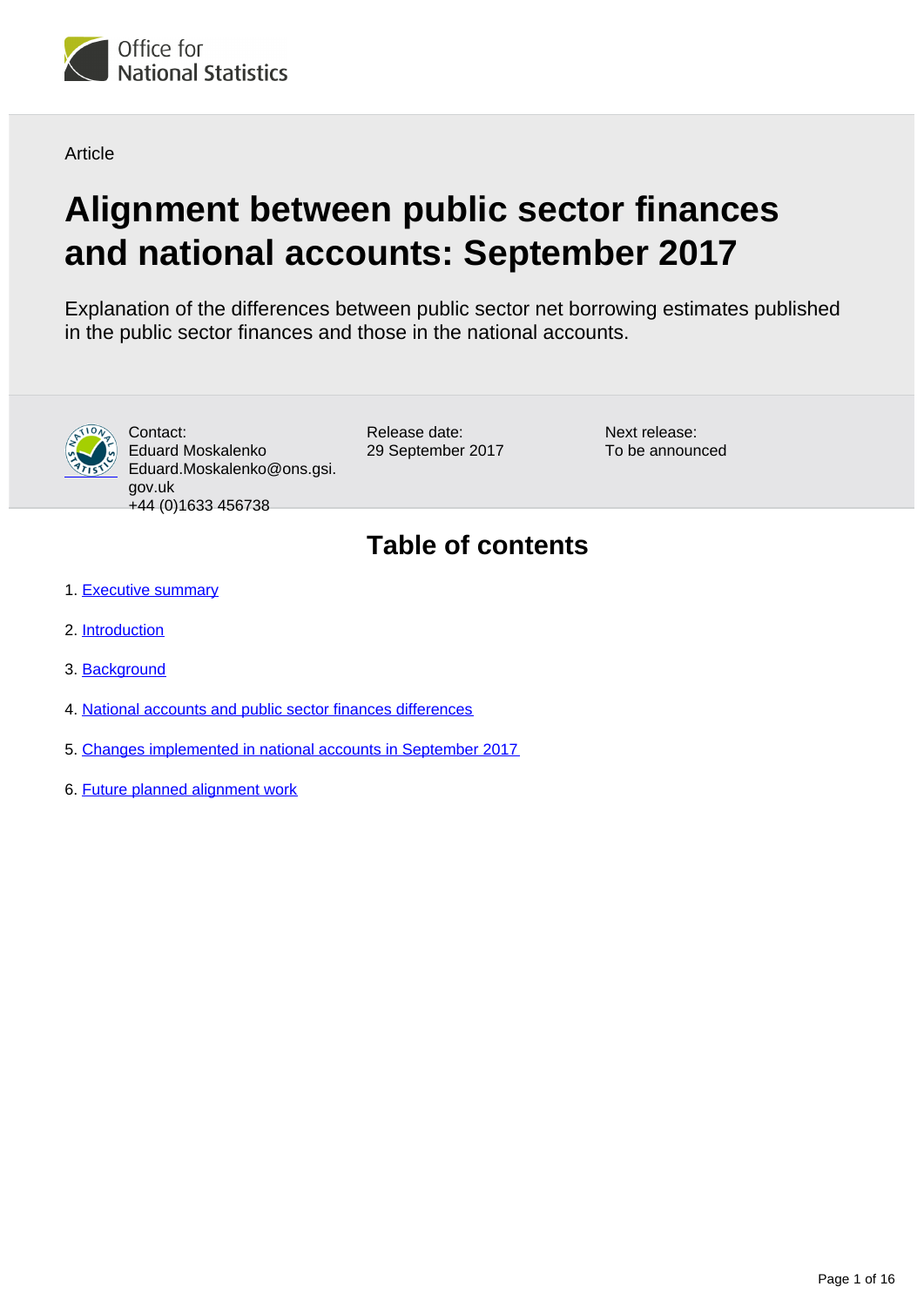## <span id="page-1-0"></span>**1 . Executive summary**

This article compares the estimates of public sector net borrowing published in the monthly public sector finances (PSF), on 21 September 2017, and the national accounts (NA), published on 29 September 2017, and summarises the reasons for the differences identified.

The largest differences are caused by the time of recording of receipts related to corporate income taxes; the sector classification of registered providers of social housing in Scotland, Wales and Northern Ireland; and the coverage of funded pension schemes for government employees. The article also sets out other differences between the PSF and NA datasets due to methodological improvements and classifications implemented.

This article provides a snapshot of differences between PSF and NA as of September 2017. As explained in the article, work is planned to take place over the next year to resolve the current differences between the statistics but new areas of divergence will undoubtedly emerge between NA publications and PSF releases as a result of the different revisions policies for each area. Therefore, work to align the two datasets is not a one-off piece of work but something that we are constantly working on to ensure the minimal amount of differences while ensuring that the PSF provide the most up-to-date picture.

## <span id="page-1-1"></span>**2 . Introduction**

The core UK National Accounts (NA), as published in outputs such as the annual national accounts (Blue Book), Quarterly National Accounts and UK Economic Accounts, are not fully consistent with data published in the UK public sector finances (PSF) and related outputs. The differences between the outputs are not a new phenomenon but have existed for many years and are the result of different revisions policies in the NA and the PSF. The NA statistics are necessarily revised less frequently than the PSF due to the added complexity and integrated nature of the NA, which need to balance across all sectors of the economy and not just the public sector.

It is important to note that the differences do not reflect conceptual differences in the compilation of the outputs. All NA and PSF publications are based on the national accounts framework and are compiled in accordance with the standards set out in the European System of Accounts 2010 (ESA 2010) under European law.

This article is an update to similar articles published [alongside the Blue Book 2015](http://www.ons.gov.uk/ons/guide-method/method-quality/specific/economy/national-accounts/articles/2011-present/progress-of-aligning-public-sector-finances-to-national-accounts-between-2013-and-2015.pdf) and [Blue Book 2016](https://www.ons.gov.uk/economy/governmentpublicsectorandtaxes/publicsectorfinance/articles/alignmentbetweenpublicsectorfinancesandnationalaccounts/previousReleases). The article presents some of the reasons behind the differences in the NA and the PSF datasets and gives an overview of the work that is planned to be completed over the next year to bring the two outputs into closer alignment. The article is structured as follows:

- section 3 provides background on the NA and the PSF outputs and the reasons why they differ
- section 4 provides detail on the main alignment differences between the NA and the PSF as at September 2017
- section 5 describes the changes made in PSF since June 2016, which have been implemented in the NA in September 2017
- section 6 provides information on the plans for future alignment work
- [Appendix A](https://www.ons.gov.uk/economy/governmentpublicsectorandtaxes/publicsectorfinance/datasets/differencesbetweenbluebook2016andthepublicsectorfinancesasatjune2016forcentralgovernmentlocalgovernmentandnonfinancialpubliccorporationsnetborrowing) illustrates the extent of differences between the NA and the PSF datasets in September 2017

## <span id="page-1-2"></span>**3 . Background**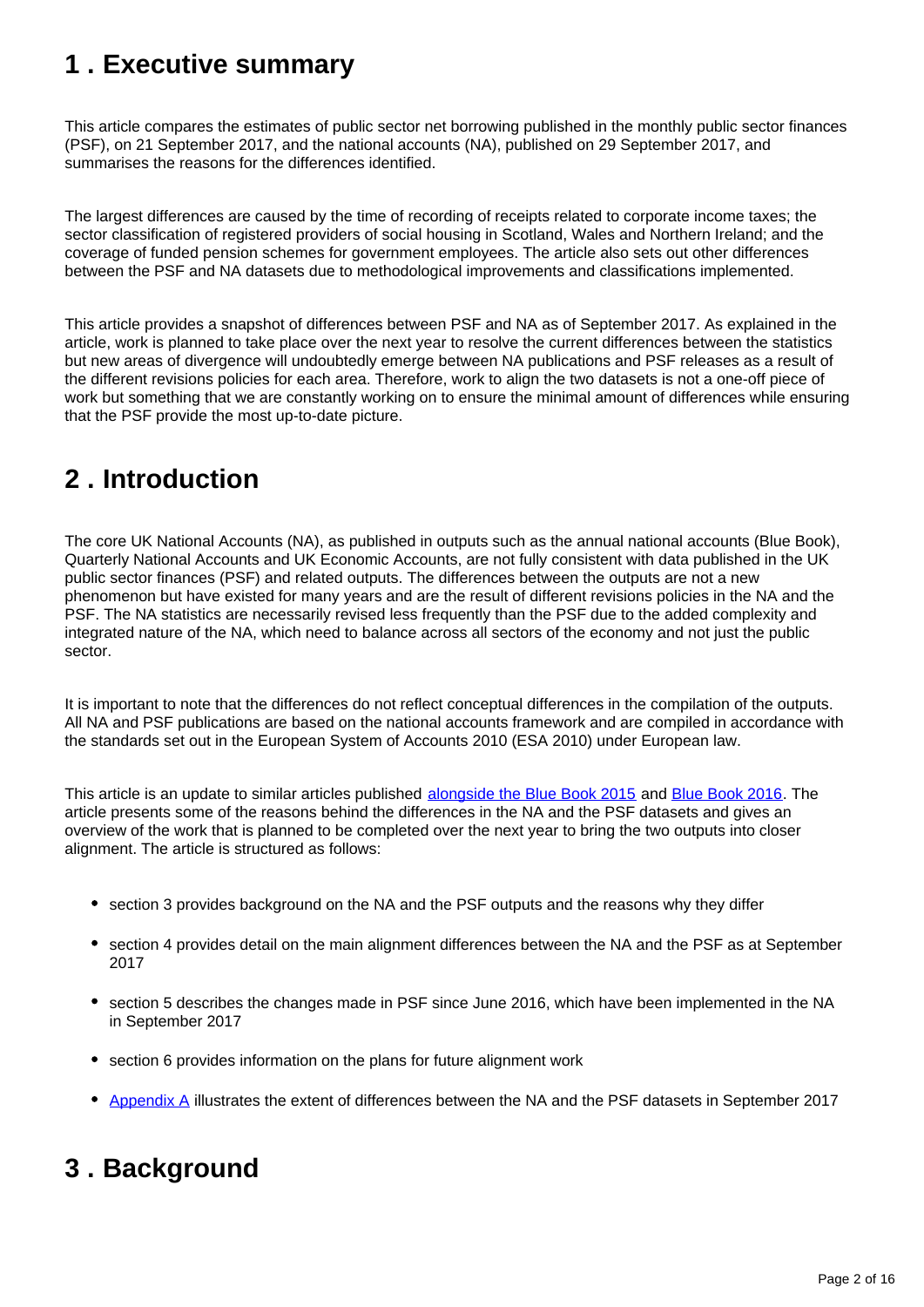### **3.1 National accounts**

The term national accounts (NA) in this article refers to those integrated outputs and datasets that form the core national accounts. The outputs include (but are not limited to) the annual Blue Book and annual Balance of Payments (Pink Book), the Quarterly National Accounts, the UK Economic Accounts and gross domestic product (preliminary and second estimates). Specifically, the NA dataset used in this article is that of the Blue Book 2017 consistent Quarterly National Accounts published on 29 September 2017.

The primary purpose of the NA is to provide an integrated description of all economic activity within the UK. It is used heavily by policymakers and analysts to provide a coherent macro-economic picture of the UK through important measures such as gross domestic product (GDP), household saving ratio and the balance of trade. The integrated nature of NA means that there is less flexibility for taking on revisions and so the data published in the NA are open for revision only in specific periods. The detail of which periods are open for revision varies by quarter.

### **3.2 Public sector finances**

The term public sector finances (PSF) in this article refers to those outputs and datasets that form the suite of public sector finance statistics. The outputs include (but are not limited to) the monthly public sector finances, the quarterly government deficit and debt (under the Maastricht Treaty) bulletin and the related international transmissions of government finance statistics. Specifically, the PSF dataset used in this article is that published on 21 September 2017.

The primary purpose of the PSF is to inform its users of the state of the public sector finances and the fiscal position. To do this, it is important that the latest events and statistical classifications are reflected in the data and so the data published in the PSF are open for comprehensive revision every month, for all time periods.

### **3.3 Revisions policies**

The inconsistencies between NA and PSF are not conceptual in nature but are the result of the application of different revisions policies. The revisions policies and data compilation processes for NA and PSF were deliberately separated from July 2004 in order to better meet the needs of the users of government finance statistics, as recommended by a 2002 National Statistics Quality Review. As noted above, the PSF Revisions [Policy](https://www.ons.gov.uk/file?uri=/methodology/methodologytopicsandstatisticalconcepts/revisions/revisionspoliciesforeconomicstatistics/publicsectorfinancesrevisionspolicytcm77184697.pdf) allows revisions to be taken on in any publication and for all time periods, but the [NA Revisions Policy](https://www.ons.gov.uk/file?uri=/methodology/methodologytopicsandstatisticalconcepts/revisions/revisionspoliciesforeconomicstatistics/narevisionspolicypublished15nov2016.pdf) is much more restrictive. This is due to the integrated nature of the accounts, generally only allowing long timeseries revisions at a single point in the year. This means that the PSF usually incorporates data and methodological revisions affecting the public finances ahead of the NA.

Although the original intention was that the NA would come into alignment with the PSF at the earliest opportunity, the differences between the two datasets built up over a number of years. Over the last few years, work has been undertaken to bring the datasets back into closer alignment, although at any one point in time there are always likely to be some differences as a result of the different revisions policies. This article summarises the main reasons for differences between the two datasets as at September 2017.

## <span id="page-2-0"></span>**4 . National accounts and public sector finances differences**

### **4.1 Differences in public sector net borrowing**

Figure 1 compares public sector net borrowing as published in the national accounts (NA) and in the public sector finances (PSF) in September 2017.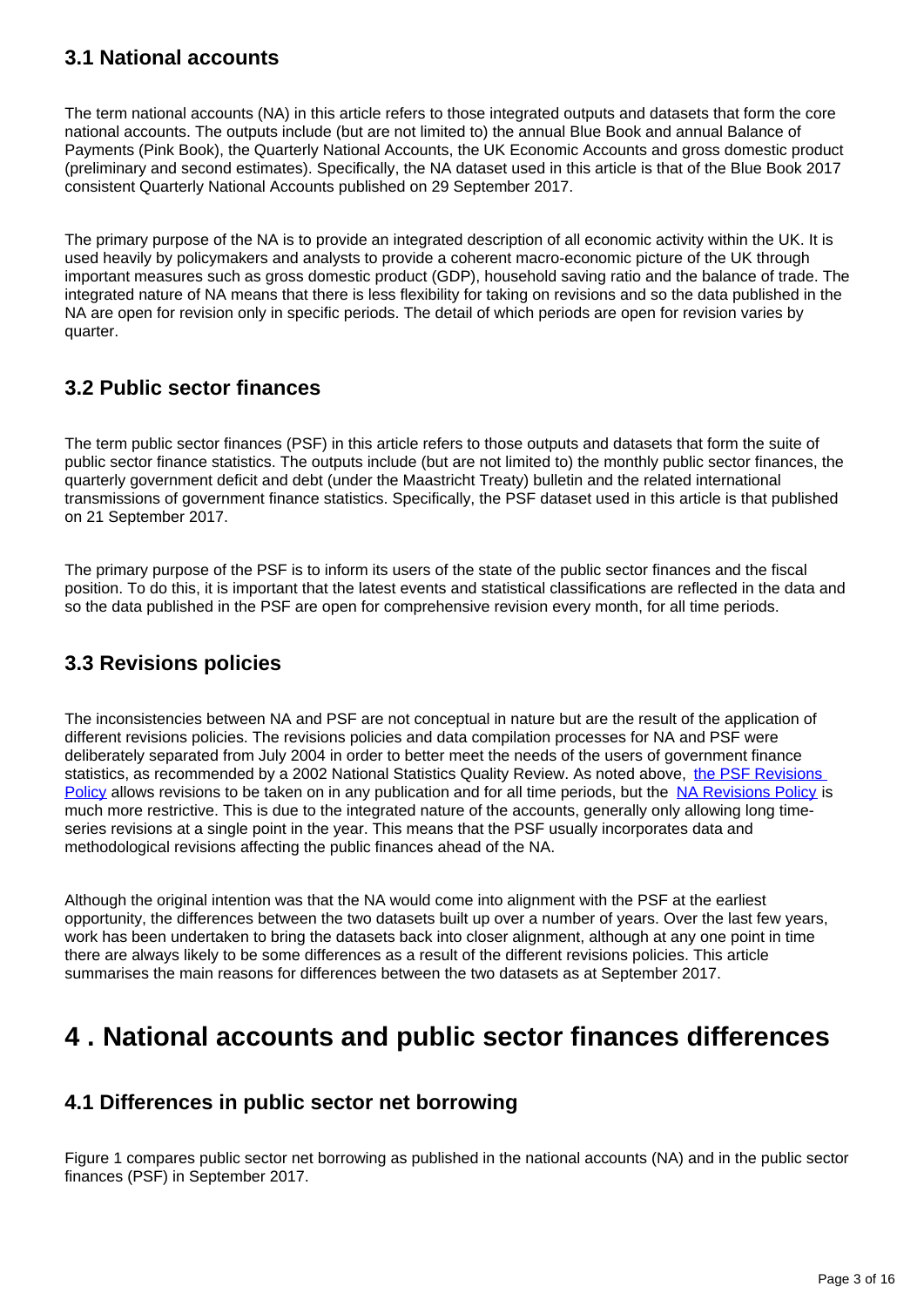Figure 1: Comparison of public sector net borrowing^1^ between Blue Book 2017 and public sector finances as at September 2017, financial years



#### **Source: Office for National Statistics**

**Notes:**

1. Public sector net borrowing is the sum of central government net borrowing, local government net borrowing and non-financial public corporations net borrowing.

There has been a divergence of the PSF and NA datasets relative to the alignment position as described in the [previous article in June 2016.](https://www.ons.gov.uk/economy/governmentpublicsectorandtaxes/publicsectorfinance/articles/alignmentbetweenpublicsectorfinancesandnationalaccounts/june2016) The divergence took place because a number of methodological and classification changes that have been implemented in the PSF, over the course of the year, have affected the historic time period as well as the latest quarters.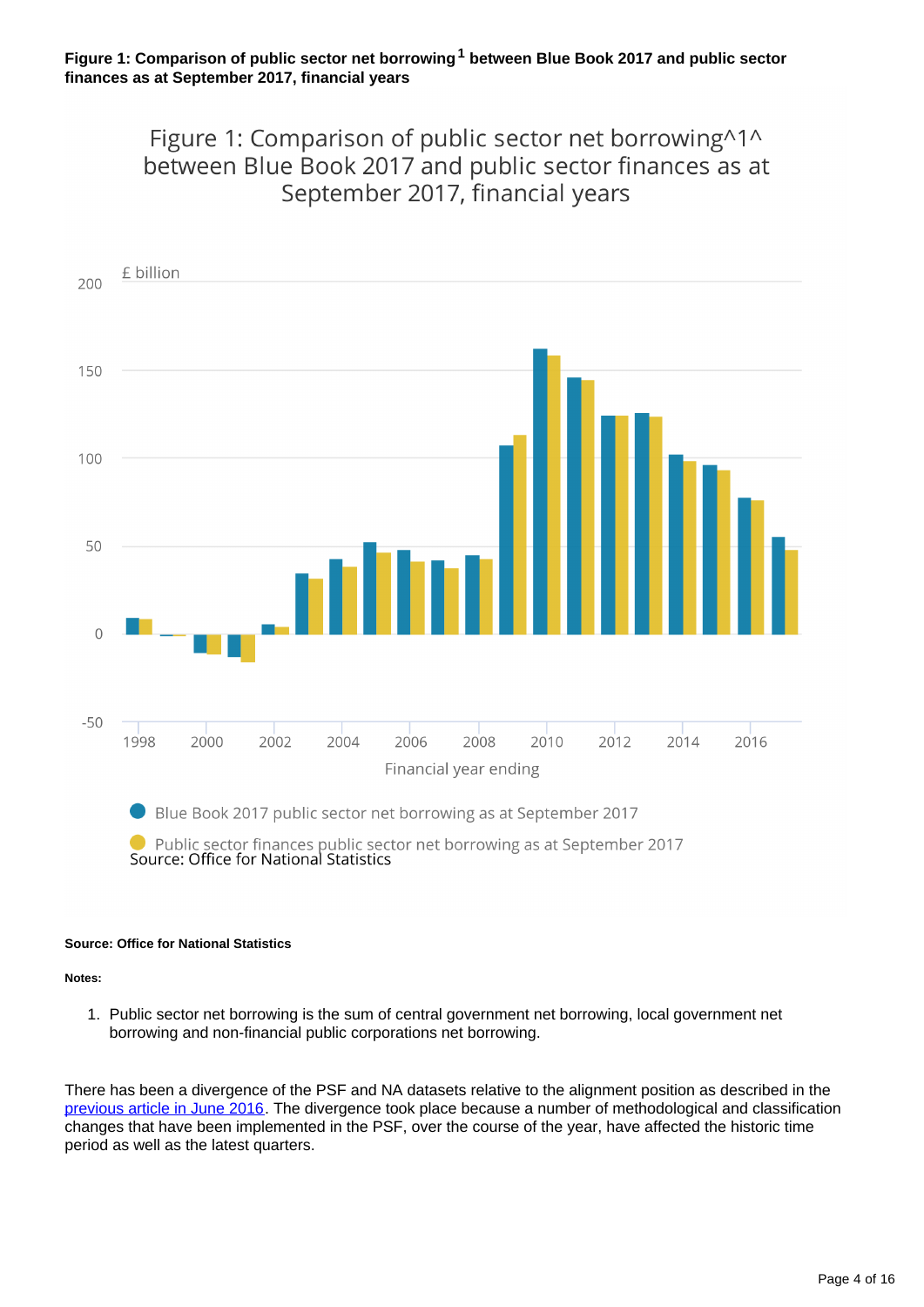Figure 2: Breakdown of central government net borrowing differences between Blue Book 2017 and public sector finances as at September 2017, financial years



Figure 2 demonstrates that the increased difference in central government net borrowing can be to a great extent explained by: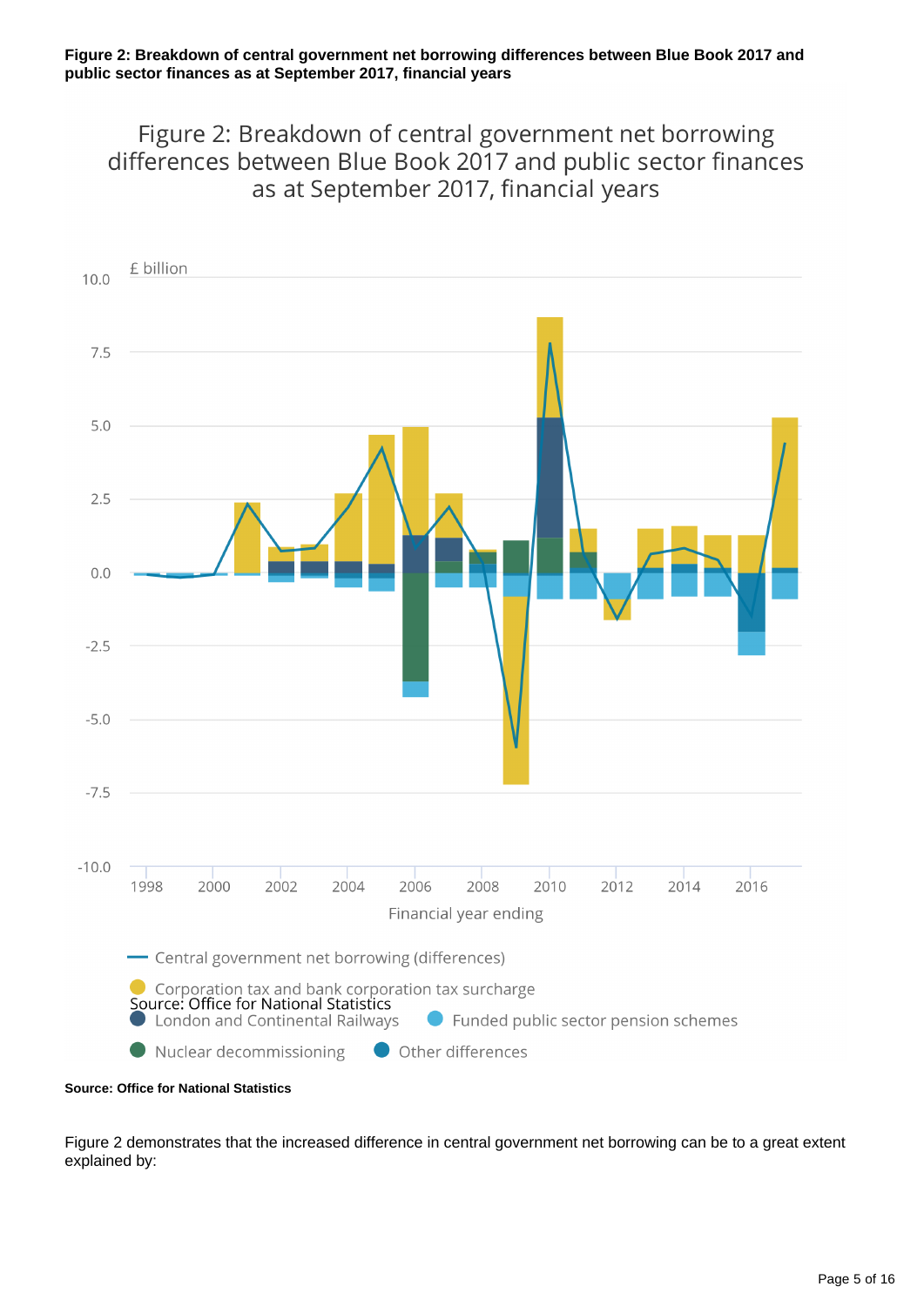- the improved accruals methodology for some corporate income taxes
- the treatment of the transfer of nuclear assets for the purposes of their decommissioning
- historic transactions related to London and Continental Railways
- the classification of several funded pension schemes to central government

Section 4 describes these changes in more detail.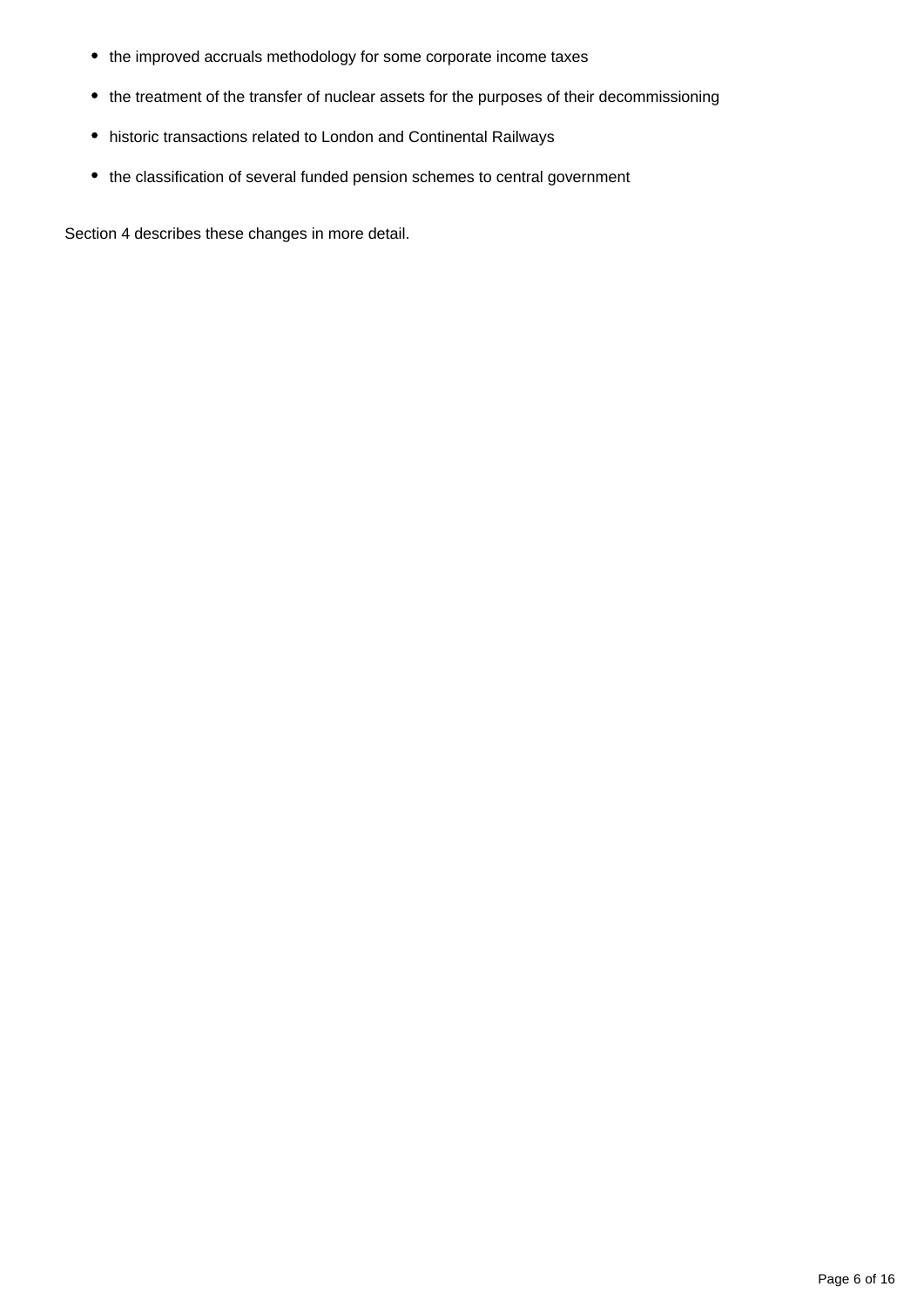Figure 3: Breakdown of net borrowing differences between Blue Book 2017 and the public sector finances as at September 2017, financial years



#### **Source: Office for National Statistics**

Similarly, Figure 3 shows that the difference in local government net borrowing is closely driven by the changes to the Transport for London data and the improved method for estimating funded pension scheme deficit.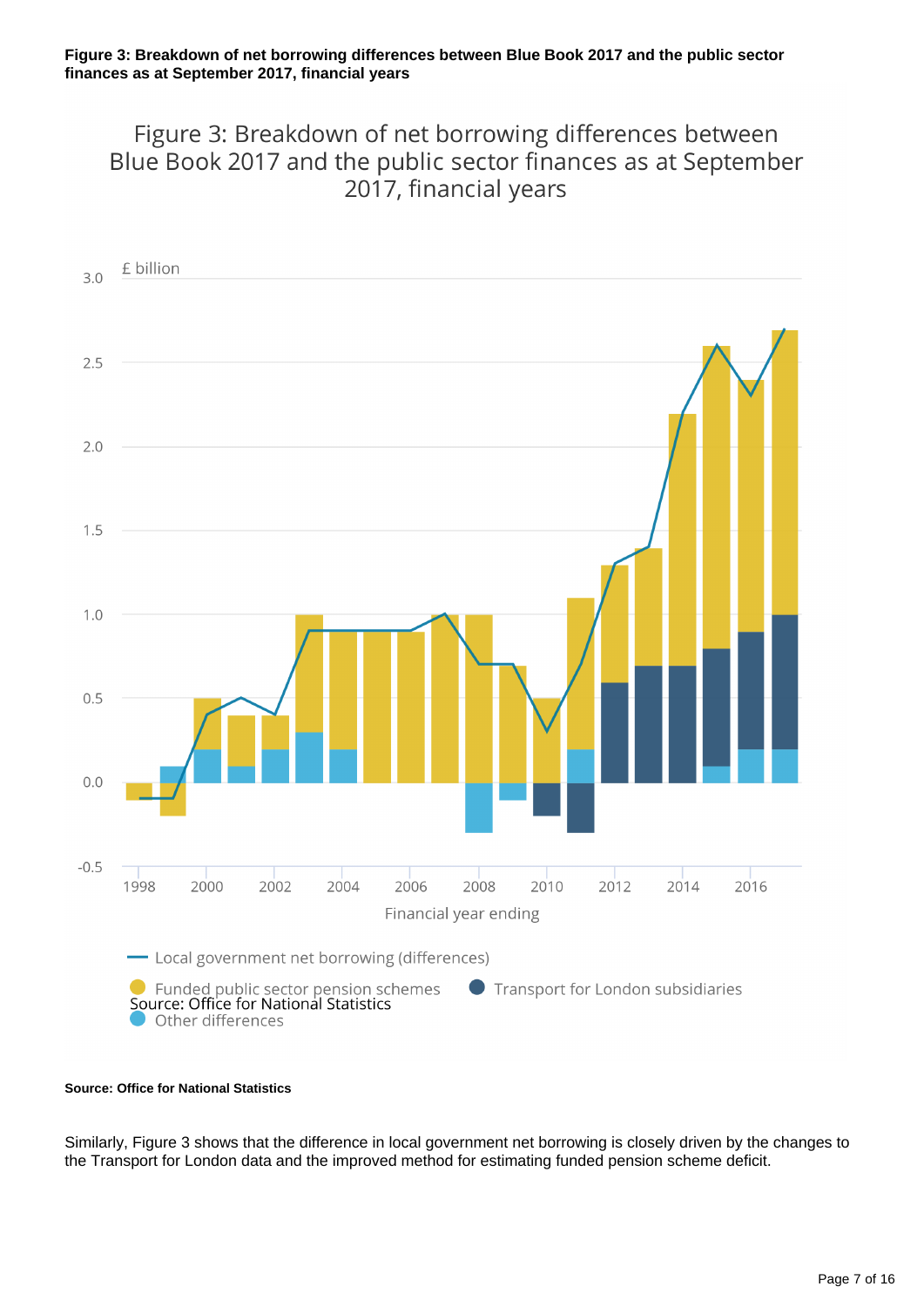Figure 4: Breakdown of public corporations' net borrowing differences between Blue Book 2017 and public sector finances as at September 2017



**Source: Office for National Statistics**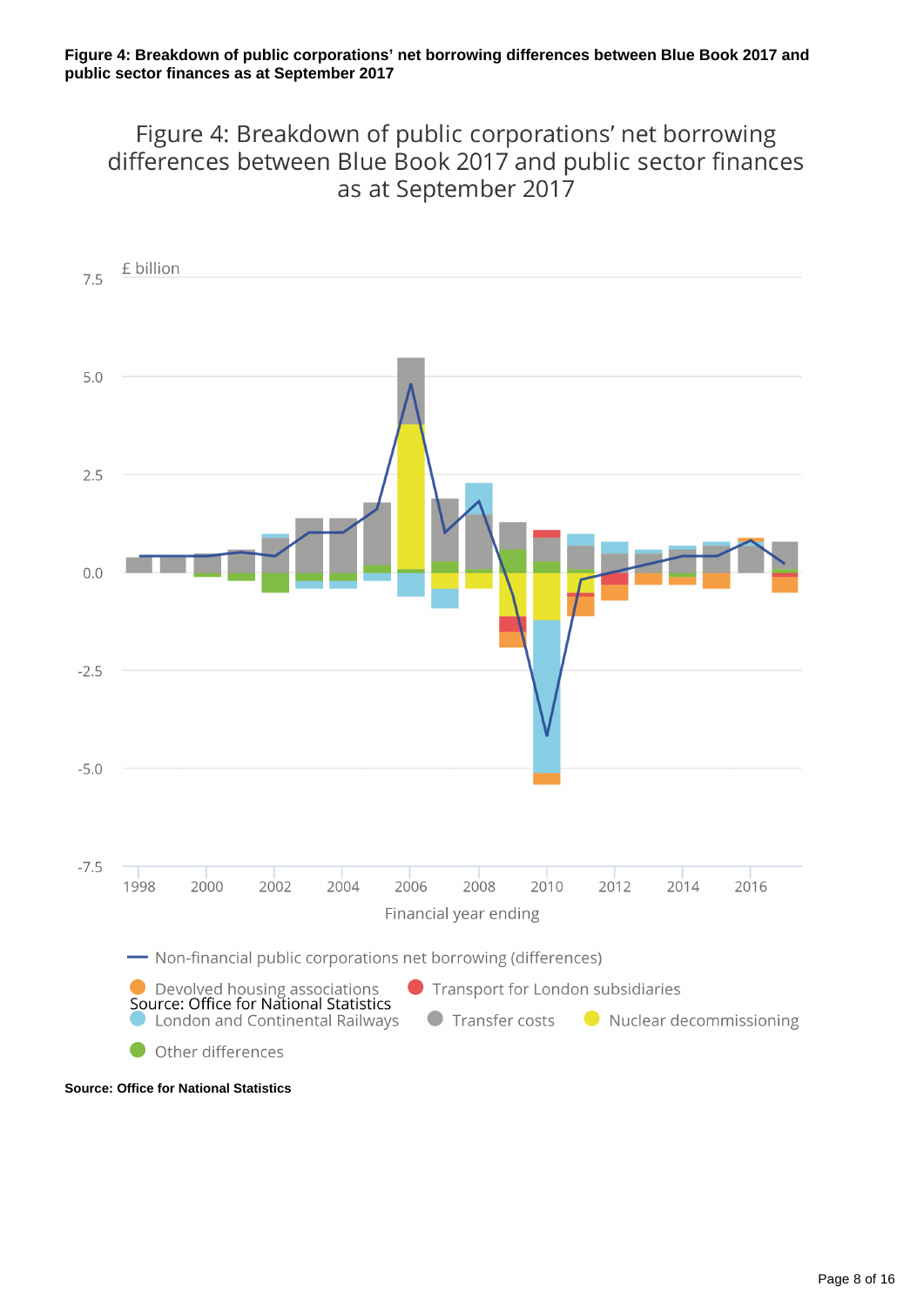Finally, it can be seen from Figure 4 that net borrowing of the public corporations sub-sector differs predominantly as a result of the classification of the housing associations (of which only those registered in England have been implemented in NA), the changes relating to Transport for London and London and Continental Railways, and transfer costs. There is also a large difference in 2005 relating to the treatment of the transfer of nuclear assets from British Nuclear Fuels Limited (BNFL) to the Nuclear Decommissioning Authority (NDA) in 2005. This also impacts the central government borrowing.

To summarise, the following changes in PSF explain much of the divergence from the NA dataset:

- reclassification of registered providers of social housing in Scotland, Wales and Northern Ireland implemented in PSF in [January 2017](https://www.ons.gov.uk/economy/governmentpublicsectorandtaxes/publicsectorfinance/bulletins/publicsectorfinances/jan2017)
- improvements to accruals methodology for Corporation Tax and Bank Corporation Tax Surcharge implemented in PSF in **[February 2017](https://www.ons.gov.uk/economy/governmentpublicsectorandtaxes/publicsectorfinance/bulletins/publicsectorfinances/feb2017)**
- revisions to Transport for London data implemented in PSF in September 2017
- reclassification of London and Continental Railways implemented in PSF in [August 2016](https://www.ons.gov.uk/economy/governmentpublicsectorandtaxes/publicsectorfinance/bulletins/publicsectorfinances/aug2016)
- gross fixed capital formation transfer costs implemented in PSF in [September 2017](https://www.ons.gov.uk/economy/governmentpublicsectorandtaxes/publicsectorfinance/bulletins/publicsectorfinances/august2017)
- funded public sector pension schemes implemented in PSF in [September 2017](https://www.ons.gov.uk/economy/governmentpublicsectorandtaxes/publicsectorfinance/bulletins/publicsectorfinances/august2017)
- transfer of nuclear assets for the purpose of decommissioning implemented in PSF in [February 2017](https://www.ons.gov.uk/economy/governmentpublicsectorandtaxes/publicsectorfinance/bulletins/publicsectorfinances/feb2017)

Most of these methodological and classification changes affect not only the latest year but also the data in the earlier time periods. The majority are expected to be implemented in NA in Blue Books 2018 and 2019. Appendix A shows, in tabular format, the differences in central government net borrowing, local government net borrowing and non-financial public corporations' net borrowing.

### **4.2 Remaining methodological and classification differences**

This sub-section describes major classification and methodological changes, which have been made in the PSF dataset since [the previous article](https://www.ons.gov.uk/economy/governmentpublicsectorandtaxes/publicsectorfinance/articles/alignmentbetweenpublicsectorfinancesandnationalaccounts/previousReleases) and are yet to be incorporated into the NA dataset.

### **4.2.1 Reclassification of registered providers of social housing in Scotland, Wales and Northern Ireland**

In September 2016, we announced a [statistical classification](https://www.ons.gov.uk/economy/nationalaccounts/uksectoraccounts/articles/statisticalclassificationofregisteredprovidersofsocialhousinginscotlandwalesandnorthernireland/september2016) of registered providers of social housing in Scotland, Wales and Northern Ireland. Having separately reviewed the institutional setup in the three constituent parts of the UK, we concluded that registered providers of social housing are public, market producers. As such, they were reclassified to the public non-financial corporations sub-sector for the purpose of NA and other Office for National Statistics (ONS) economic statistics. Registered providers of social housing in England had already been reclassified to the public non-financial corporations sub-sector in the PSF in February 2016.

The reclassification in all four constituent countries has been implemented in the PSF with effect from July 2008, although the classifications themselves apply from earlier dates. Implementation has not at this stage been taken further back due to data limitations. However, work is planned to implement the reclassification for earlier periods at a later date, once estimates of the impact can be derived.

This reclassification was implemented in the [January 2017 PSF statistical bulletin.](https://www.ons.gov.uk/economy/governmentpublicsectorandtaxes/publicsectorfinance/bulletins/publicsectorfinances/jan2017)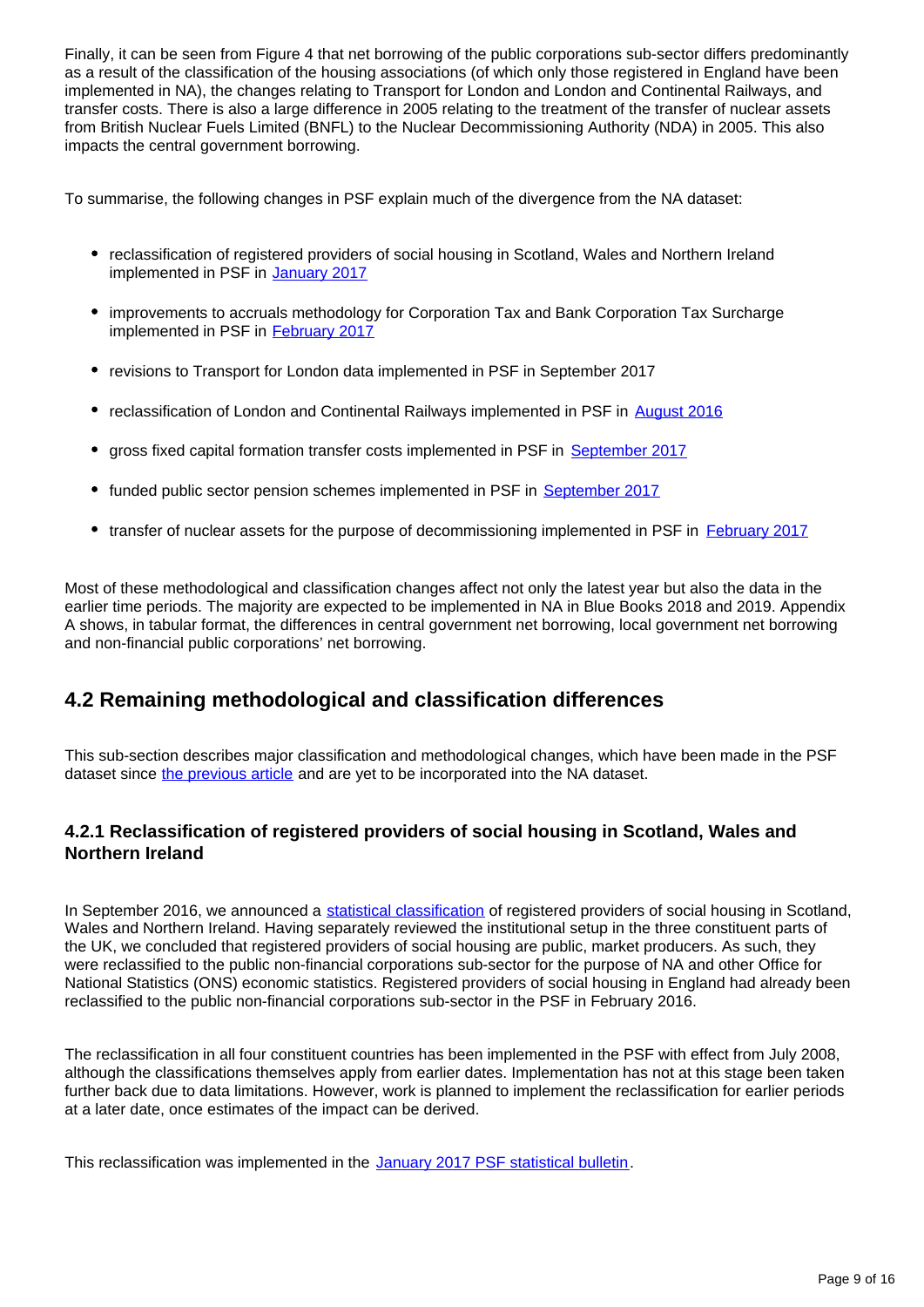### **4.2.2 Improvements to accruals methodology for Corporation Tax and Bank Corporation Tax Surcharge**

Historically, we have been using cash receipts for the Corporation Tax and the Bank Surcharge as a proxy for accrued revenue. Our improved methodology derives accrued revenue figures by adjusting cash receipts to more accurately reflect the time at which the economic activity relating to the tax receipts took place.

The improvements were implemented in the [February 2017 PSF statistical bulletin](https://www.ons.gov.uk/economy/governmentpublicsectorandtaxes/publicsectorfinance/bulletins/publicsectorfinances/feb2017). More information about this change is available in the [methodological article](https://www.ons.gov.uk/economy/governmentpublicsectorandtaxes/publicsectorfinance/articles/improvementstoaccrualsmethodologyforcorporationtaxbankcorporationtaxsurchargeandthebanklevy/2017).

### **4.2.3 Revisions of Transport for London data**

We revisited the statistical classification of Rail for London Limited (RfL), a company that operates as part of the Transport for London (TfL) group. In Blue Book 2015, we [aligned the recording of the group](https://www.ons.gov.uk/file?uri=/economy/nationalaccounts/uksectoraccounts/articles/nationalaccountsarticles/classificationchangestonationalaccountsforbluebook2015/classificationsarticlev2_tcm77-416190(3).pdf) with the statistical classification of individual subsidiaries. At the time, RfL possessed certain characteristics of a non-market producer; hence it was classified to the local government sub-sector. Based on the recent performance of RfL, we judged that it should be considered a market producer, and therefore a public non-financial corporation, for the purposes of NA and other economic statistics.

We also changed the recording of another TfL subsidiary, Tube Lines Limited (TLL). TLL is responsible for maintenance of the London Underground and receives most of its income from other companies within the TfL group. For this reason, we considered the company to be a non-market producer and classified it to the localgovernment sub-sector. We judged that its income should be recorded as payments for non-market output (P. 131), a transaction that was added to the UK National Accounts after the previous review of TfL was conducted.

Alongside these classification changes, we quality assured other related data and made quality adjustments, for example, we excluded capitalised interest from the calculation of TfL's gross fixed capital formation (P.51g).

All of these changes were implemented in the [September 2017 PSF statistical bulletin](https://www.ons.gov.uk/economy/governmentpublicsectorandtaxes/publicsectorfinance/bulletins/publicsectorfinances/august2017).

### **4.2.4 Reclassification of London and Continental Railways**

In 2009, we classified London and Continental Railways (LCR) to the central government sector, effective from 1999. Following a review of the treatment of LCR, we have identified some transactions, including liabilities relating to bonds and loans, which required further reclassification work to bring recording into line with the 2009 classification decision.

These changes led to revisions to central government current expenditure within interest payable, interest receivable and subsidies, and revisions to central government capital expenditure within capital transfers from central government. These changes were largely, but not entirely, offset by equal and opposite changes in the public corporations' accounts.

The improvements to the LCR data were implemented in the [August 2016 PSF statistical bulletin](https://www.ons.gov.uk/economy/governmentpublicsectorandtaxes/publicsectorfinance/bulletins/publicsectorfinances/aug2016).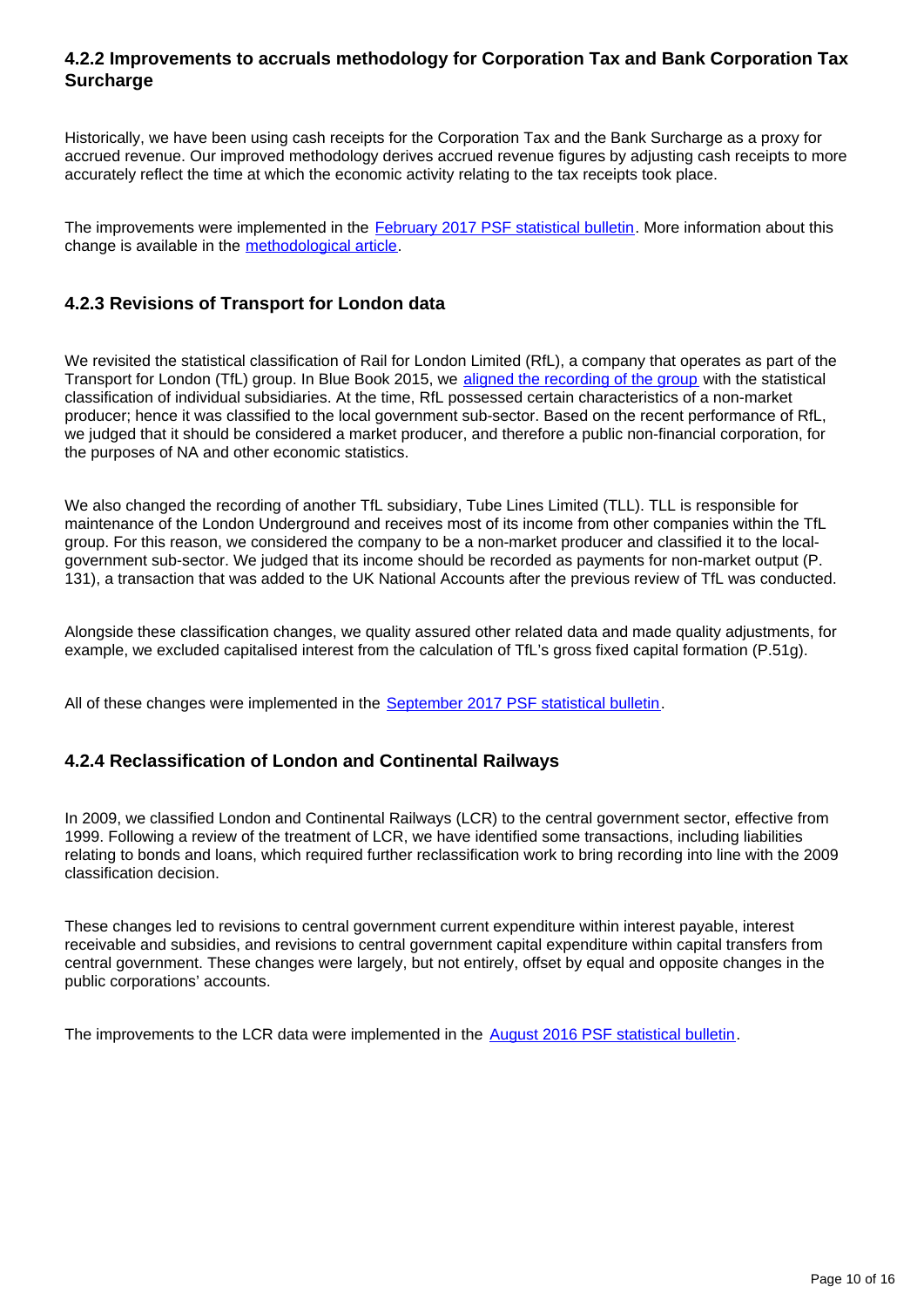### **4.2.5 Gross fixed capital formation transfer costs**

Transfer costs are the fees and taxes incurred as a result of the ownership of an asset being transferred from one owner to another. We [improved the estimates](https://www.ons.gov.uk/economy/grossdomesticproductgdp/articles/annualimprovementstogrossfixedcapitalformationsourcedataforbluebook2017/2017-02-16) of transfer costs to take advantage of the best available data, specifically taking into account the floor space of properties. Such data uses the House Price Index (HPI) as part of the calculation of current price transfer costs data. A new HPI (with an associated back series) was introduced in 2016 and data based on this new methodology will be used in the compilation of gross fixed capital formation (GFCF) for Blue Book 2017.

We also strengthened the breakdown of transfer costs by institutional sector, replacing the current method, which is based on historical proportions. The new method assumes that those components where administrative sources are used (for example, Land Registry fees and Stamp Duty) are proportionally assigned to institutional sectors based on the pattern of acquisitions of dwellings and other buildings and structures.

In addition to strengthening our own methodology for estimating transfer costs, we verified that our source data for many public corporations' capital formation already include transfer costs calculated on a different basis, in accordance with the International Accounting Standard 16 - Property, Plant and Equipment. In the September 2017 PSF statistical bulletin, we have applied an additional adjustment to prevent double-counting transfer costs. This adjustment is not, at present, applied to the NA dataset.

### **4.2.6 Classification of funded pension schemes**

Following a change in the statistical framework related to funded defined benefit pension schemes in 2014, we included the accrued-to-date (net) liability for the Local Government Pension Scheme (LGPS) along with associated imputed flow in the public sector accounts. Since then, we conducted an extensive classification review of other large funded public sector pension schemes to identify cases whereby government should be considered liable for pension scheme deficits or could benefit from surpluses.

Upon the completion of the review, we introduced new methods and data sources to quantify government's net pension liability in balance terms and the associated changes in the schemes' deficits. The balance sheet measure, claims of pension funds on pension managers, is not a component of the official measure of net debt. On the other hand, the estimated change in the deficit will affect the borrowing.

The improvements were implemented in the [September 2017 PSF statistical bulletin.](https://www.ons.gov.uk/economy/governmentpublicsectorandtaxes/publicsectorfinance/bulletins/publicsectorfinances/august2017) More information about this change is available in the [methodological article](https://www.ons.gov.uk/economy/governmentpublicsectorandtaxes/publicsectorfinance/articles/employmentrelatedpensionsinpublicsectorfinances/2017-09-21).

### **4.2.7 Nuclear decommissioning**

Eurostat, in its [2016 version of the Manual on Government Deficit and Debt](http://ec.europa.eu/eurostat/web/government-finance-statistics/methodology/manuals), introduced new statistical rules on the transfer of an asset nearing the end of its life cycle to government. Such a transfer took place in the UK in 2005 when British Nuclear Fuels plc (BNFL), then a public corporation, transferred all of its nuclear sites to the Nuclear Decommissioning Authority, a central government body. The restructuring involved the surrender of financial assets held by BNFL's Nuclear Liabilities Investment Portfolio (NLIP) to the UK Government.

The transition to the new statistical approach of accounting for decommissioning costs brings two principal changes. Firstly, the value of the power stations transferred in 2005 no longer implicitly includes the provisional cost of their future decommissioning, implying a transfer of an asset with a positive residual value. Secondly, the transfer of NLIP is considered an advance for future work. There is no impact on public sector fiscal aggregates as the amended transactions recorded are between the central government and public corporations' subsectors.

The new treatment of nuclear decommissioning was introduced in the [February 2017 PSF statistical bulletin.](https://www.ons.gov.uk/economy/governmentpublicsectorandtaxes/publicsectorfinance/bulletins/publicsectorfinances/feb2017)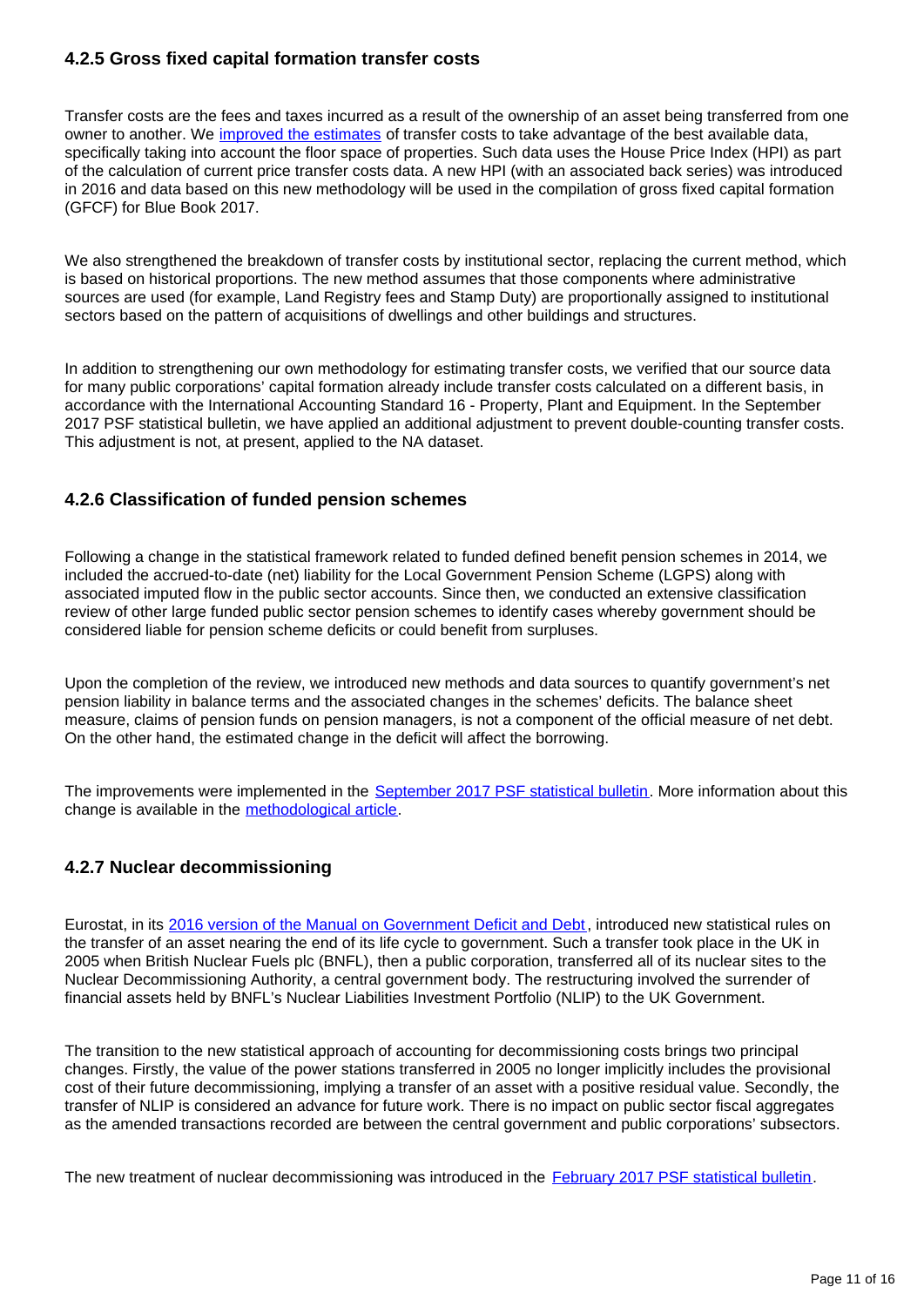## <span id="page-11-0"></span>**5 . Changes implemented in national accounts in September 2017**

We have implemented a number of improvements since June 2016, when we last [explained the differences](http://www.ons.gov.uk/ons/guide-method/method-quality/specific/economy/national-accounts/articles/2011-present/progress-of-aligning-public-sector-finances-to-national-accounts-between-2013-and-2015.pdf) between the national accounts (NA) and public sector finances (PSF) datasets. Most of these improvements had been made in the PSF dataset first, which introduced temporary differences. While some of the differences remain and are described in section 4, most have been eliminated with the publication of Blue Book 2017 and the related Quarterly National Accounts. These changes include:

- reclassification of English private registered providers of social housing implemented in PSF in January [2016](https://www.ons.gov.uk/economy/governmentpublicsectorandtaxes/publicsectorfinance/bulletins/publicsectorfinances/january2016)
- taxes and departmental revenue:
	- light dues implemented in PSF in [November 2015](https://www.ons.gov.uk/economy/governmentpublicsectorandtaxes/publicsectorfinance/bulletins/publicsectorfinances/november2015)
	- payments under Police Service Agreement implemented in PSF in [November 2015](https://www.ons.gov.uk/economy/governmentpublicsectorandtaxes/publicsectorfinance/bulletins/publicsectorfinances/november2015)
	- Community Infrastructure Levy implemented in PSF in [November 2015](https://www.ons.gov.uk/economy/governmentpublicsectorandtaxes/publicsectorfinance/bulletins/publicsectorfinances/november2015)
	- Air Travel Organisers' Licences implemented in PSF in [March 2015](https://www.ons.gov.uk/economy/governmentpublicsectorandtaxes/publicsectorfinance/bulletins/publicsectorfinances/2015-04-23)
	- other improvements to coverage of departmental revenue data implemented in PSF in [January 2016](https://www.ons.gov.uk/economy/governmentpublicsectorandtaxes/publicsectorfinance/bulletins/publicsectorfinances/january2016)
- **•** presentation of UK net contributions to the EU implemented in PSF in [August 2016](https://www.ons.gov.uk/economy/governmentpublicsectorandtaxes/publicsectorfinance/bulletins/publicsectorfinances/aug2016)

A smaller number of improvements have been made simultaneously in NA and PSF. This means that although there is no impact on the differences between the two datasets, the improvements have led to revised borrowing figures since June 2016. The main changes implemented in both NA and PSF in September 2017 are listed here for information and explained, in more detail, later in this article:

- taxes and departmental revenue:
	- parking income
	- Magistrates' Court fines
- data improvements to BBC subsidiaries
- flows associated with unfunded public sector pension schemes

The following sub-sections provide detailed information about each of these changes. It is worth noting that the list only covers major improvements and is not exhaustive of all revisions made to either the PSF or NA dataset.

### **5.1 Changes implemented in public sector finances between June 2016 and August 2017**

The improvements covered by this sub-section had been implemented in PSF before they were incorporated into the NA dataset. As such, they contributed to the difference in borrowing between the time of their original implementation in PSF until September 2017.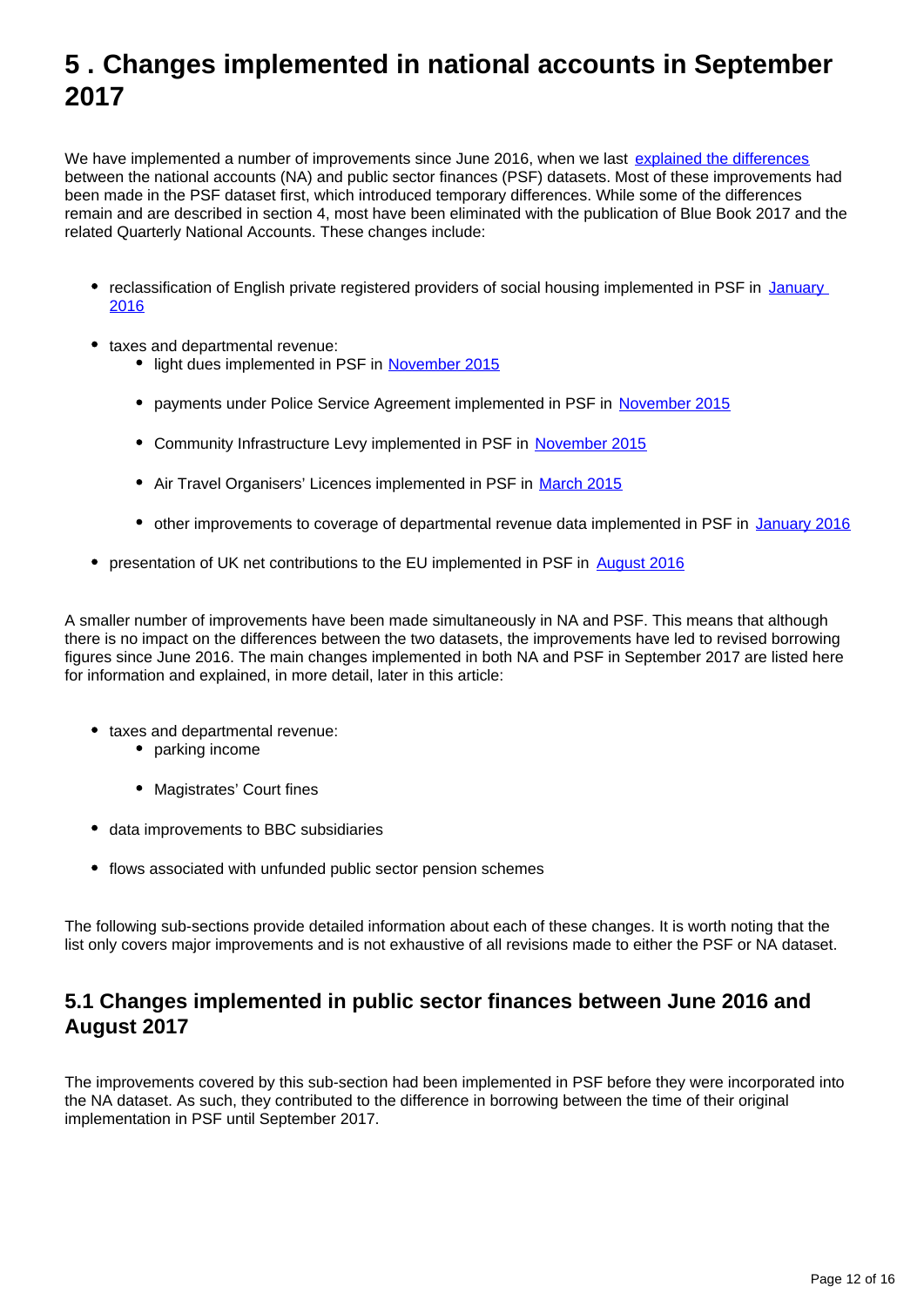### **5.1.1 Reclassification of English private registered providers of social housing**

In Blue Book 2017, we implemented the new statistical classification of private registered providers of social housing in England. We reviewed their statistical classification in 2015 and concluded that these bodies are [public, market producers](http://webarchive.nationalarchives.gov.uk/20160105160709/http:/www.ons.gov.uk/ons/rel/na-classification/national-accounts-sector-classification/classification-update---october-2015/index.html) and should be reclassified to the public non-financial corporations' subsector. The change affects over 1,500 bodies providing social housing and applies back to July 2008 when the controls in the Housing and Regeneration Act 2008 came into force.

This reclassification was first implemented in the PSF publication in [January 2016](https://www.ons.gov.uk/economy/governmentpublicsectorandtaxes/publicsectorfinance/bulletins/publicsectorfinances/january2016) and a number of improvements were made subsequently. In June 2017, we published a [methodological article](https://www.ons.gov.uk/releases/nationalaccountsarticlesmethodsarticleonimplementationofreclassificationofenglandhousingassociationandotherclassificationdecisions) describing changes to the UK National Accounts following the reclassification of English housing associations to the public corporations sector. The implementation in NA eliminates a difference of £59.8 billion on the public sector balance sheet as at the end of March 2015, £3.6 billion in public sector net borrowing and £3.7 billion in public sector net cash requirement (PSNCR) terms over the financial year ending March 2015.

### **5.1.2 Taxes and departmental revenue**

We also implemented improvements to the coverage and classification of several revenue streams, most of which had been included in the PSF dataset in the preceding year. The following sub-sections provide brief information on how each of these streams is recorded.

### **5.1.2.1 Light dues**

Light dues are charges paid by vessels calling at ports in the British Isles; the revenue is used to provide a system of marine aids to navigation. The rate of light dues is set by the UK Department for Transport in the UK and the Irish Department of Transport, Tourism and Sport sets the level of light dues in the Republic of Ireland. All light dues collected in the UK and Ireland are pooled in a central fund, the General Lighthouse Fund (GLF), which is administered by the Secretary of State for Transport.

Following a discussion with the European Union's statistical body, Eurostat, we decided to treat light dues as a tax on production (D.29) owing to its compulsory, redistributive nature.

Light dues were introduced in the PSF in the [November 2015 PSF statistical bulletin](https://www.ons.gov.uk/economy/governmentpublicsectorandtaxes/publicsectorfinance/bulletins/publicsectorfinances/november2015). The implementation in NA reduced the discrepancy in borrowing by approximately £0.1bn over the financial year ending March 2016. There has been no impact on debt.

### **5.1.2.2 Payments under the Police Service Agreement**

Payments under the Police Service Agreement are the charge for providing policing services on the UK railways. The British Transport Police Authority (BTPA) enters into so-called Police Service Agreements (PSA) with the train and freight operating companies. It is compulsory for these train and freight operating companies to enter into one of these agreements. The costs attributed to each user are determined by a charging model, which allocates costs reflecting the extent of the policing activity attributable to each PSA holder. PSA holders include Network Rail and Transport for London along with the private sector actors such as the train operating companies, open access operators, freight companies and small license holders.

Based on the nature of the arrangement, we classified the payments as a tax on production (D.29) since it was first introduced in 2004. Prior to the implementation in Blue Book 2017, these payments were recorded as government's market output (P.11) and later as payments for non-market output (P.131). The classification as a tax was implemented in PSF in the [November 2015 PSF statistical bulletin.](https://www.ons.gov.uk/economy/governmentpublicsectorandtaxes/publicsectorfinance/bulletins/publicsectorfinances/november2015) The subsequent revision in the NA dataset eliminated inconsistencies with PSF in output (P.1) and taxes on production (D.29) but had no impact on deficit and debt.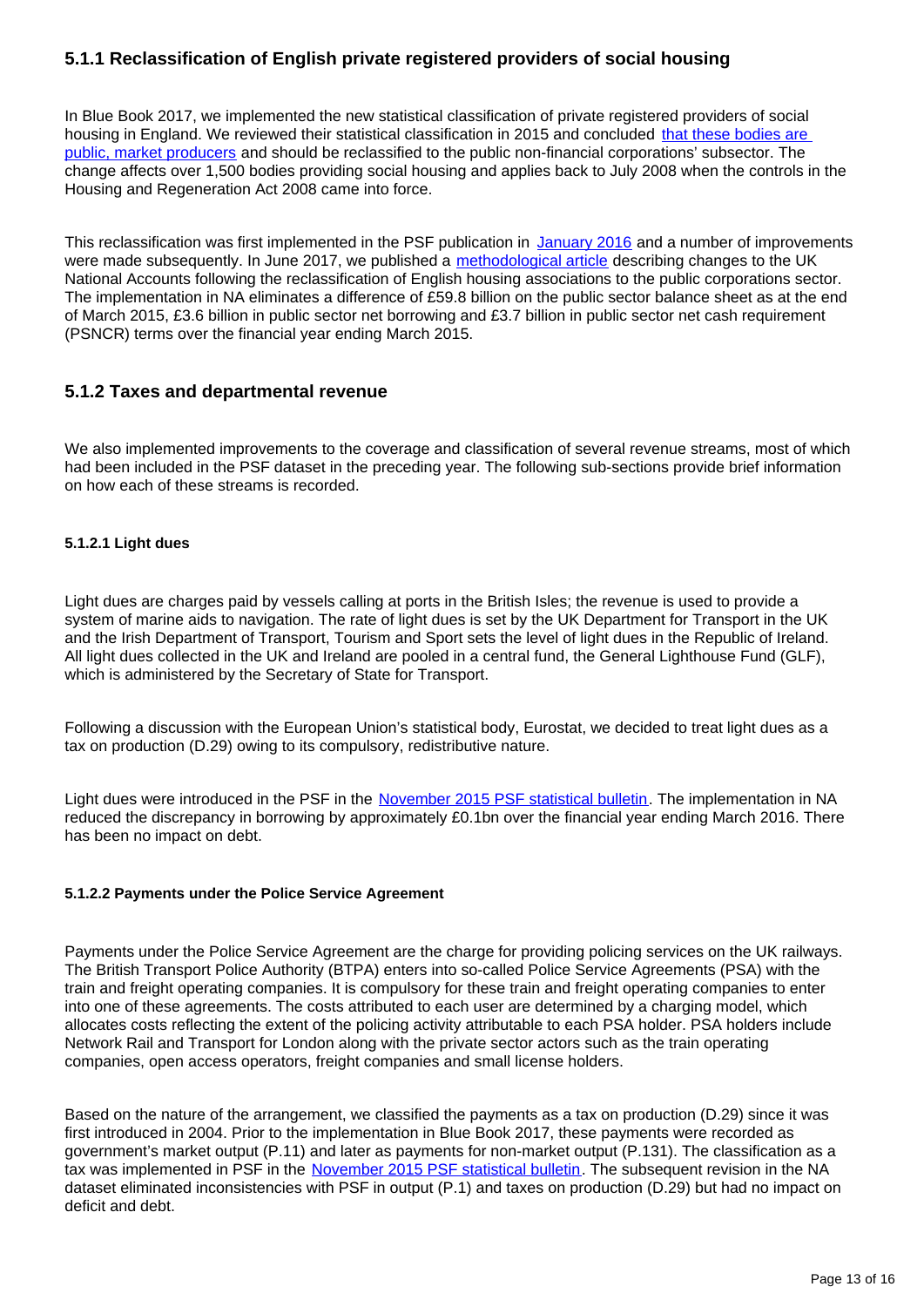#### **5.1.2.3 Community Infrastructure Levy**

The Community Infrastructure Levy (CIL) is a planning charge, introduced by the Planning Act 2008 as a tool for local authorities in England and Wales to help deliver infrastructure to support the development of their area. The CIL regime came into force in April 2010 and allowed the authorities to roll out the CIL in their respective geographic regions if and when they saw fit and to set their own rates subject to a number of overarching principles. The levy is used to fund a wide range of infrastructure including transport, flood defences, schools, hospitals, and other health and social care facilities. This may mean passing the money to bodies outside the geographic area as long as this benefits the jurisdiction (for example, on schools in the neighbouring area).

We concluded that the CIL is a tax on products, except VAT and import duties (D.214) because it is not directly requited by the provision of services from the local authority to the developer. The CIL was included for the first time in PSF in the [November 2015 PSF statistical bulletin](https://www.ons.gov.uk/economy/governmentpublicsectorandtaxes/publicsectorfinance/bulletins/publicsectorfinances/november2015). When first recorded in NA, the CIL reduced the difference in borrowing by £0.1 billion in the financial year ending March 2016. The debt was not affected by this change.

### **5.1.2.4 Air Travel Organisers' Licences (ATOL)**

Air Travel Organisers' Licences (ATOL) protection contribution is a compulsory payment made by air travel organisers who sell package holidays including a flight; the money is used to support holiday-makers should their travel company collapse. It was introduced in 2008.

The contributions involve registration fees and ongoing payments based on the passengers booked. There is then an additional ongoing charge called the ATOL Protection Contribution charged per passenger booked.

We classified the ATOL protection contributions from airline and travel companies as a tax on products, except VAT and import duties (D.214). These contributions were included for the first time in PSF in the [March 2015](https://www.ons.gov.uk/economy/governmentpublicsectorandtaxes/publicsectorfinance/bulletins/publicsectorfinances/2015-04-23)  [statistical bulletin](https://www.ons.gov.uk/economy/governmentpublicsectorandtaxes/publicsectorfinance/bulletins/publicsectorfinances/2015-04-23). In the financial year ending March 2016, the difference in borrowing was decreased by £0.1 billion as a result of NA implementation of the change. There was no change to debt.

### **5.1.2.5 Bank Levy**

The Bank Levy (BL), not to be confused with the Bank Corporation Tax Surcharge, was introduced in 2011 as an ongoing tax on the total chargeable equity and liabilities of banks and building societies. As the BL is not calculated in relation to the income, profits or capital gains of the financial corporations, but rather in relation to their balance sheet, we classified it as other current tax (D.59).

For most financial institutions, the BL is payable in quarterly instalments. In the February 2017 PSF statistical [bulletin,](https://www.ons.gov.uk/economy/governmentpublicsectorandtaxes/publicsectorfinance/bulletins/publicsectorfinances/feb2017) we improved the methodology for spreading the cash receipts to estimate the accrued amounts. The subsequent implementation in NA reduced the difference in borrowing by £0.4 billion in the financial year ending March 2016.

#### **5.1.2.6 Other improvements to coverage of departmental revenue data**

Through a joint programme of quality assurance work by the Office for National Statistics and HM Treasury, we identified additional departmental income that had not been previously incorporated in the PSF (or NA). The majority of the additional income, approximately £500 million a year since 2008, related to fees for services and goods (market output P.11 and payments for non-market output P.131). A further £350 million a year of income (approximately) related to miscellaneous current transfers (D.759) and rent (D.4). This income was included for the first time in PSF in the [January 2016 PSF statistical bulletin](http://www.ons.gov.uk/economy/governmentpublicsectorandtaxes/publicsectorfinance/bulletins/publicsectorfinances/january2016) and was added to the NA dataset in Blue Book 2017.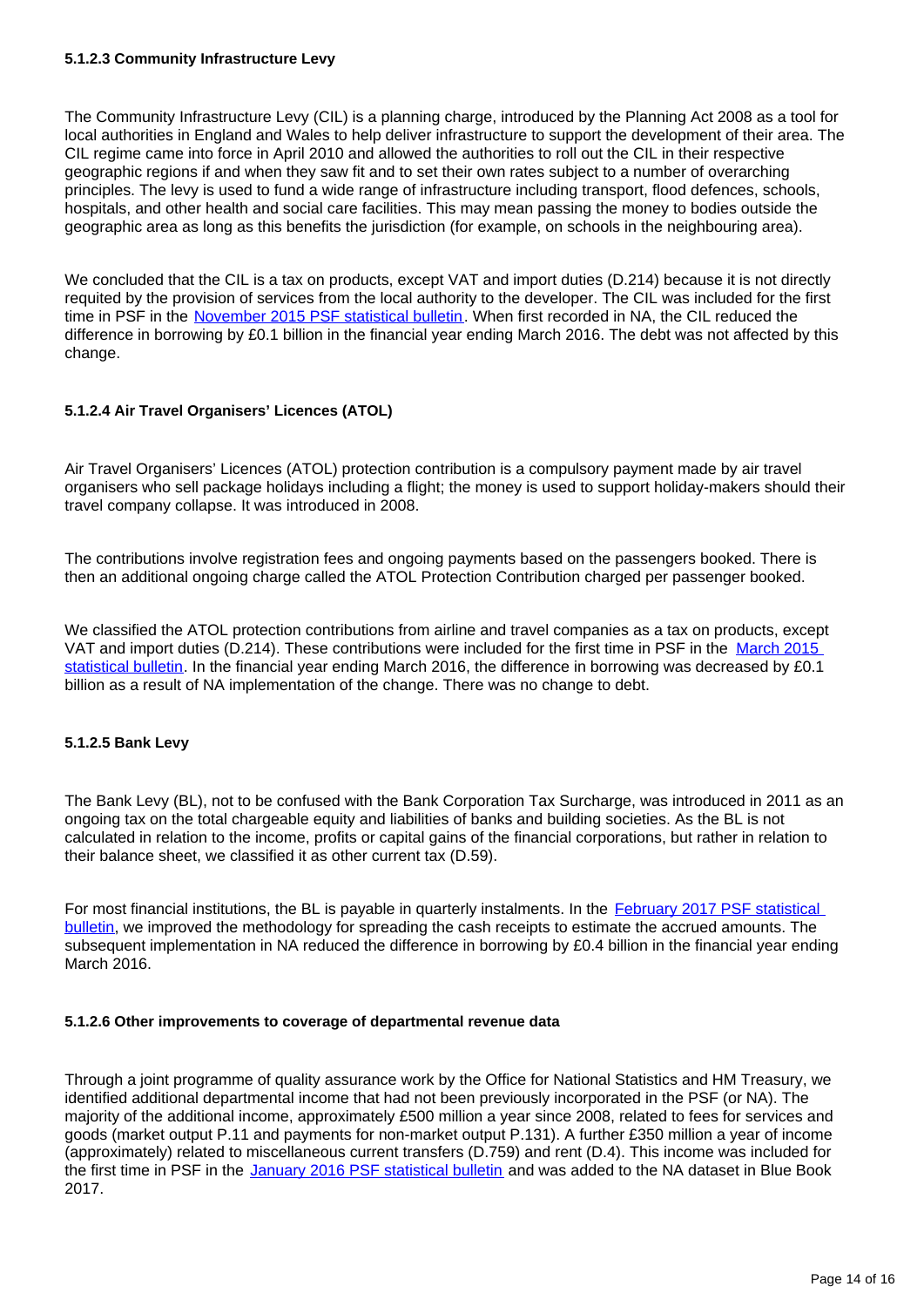### **5.1.3 Presentation of UK net contributions to the EU**

In Blue Book 2017, the presentation of the UK government's official contributions to the EU changed. Such contributions consist of customs duties, sugar levies and payments, which are calculated based on UK VAT and gross national income (GNI) levels. In addition to this, the UK is entitled to receive an abatement (officially known as the Fontainebleau abatement, but often referred to as the "rebate"), which lowers the UK's contribution to the EU budget.

We said in the [Detailed assessment of changes to sector and financial accounts, 1997 to 2012](https://cy.ons.gov.uk/economy/nationalaccounts/uksectoraccounts/articles/nationalaccountsarticles/detailedassessmentofchangestosectorandfinancialaccounts1997to2012) article that the abatement would be shown as a separate series and recorded as a component of "VAT and GNI based EU own resources". In this presentation, "VAT and GNI based EU own resources" is equal to the UK gross contributions to the EU, less "abatement". "Current international co-operation" now excludes the abatement and has been footnoted to reflect this change.

These changes are presentational only and have no impact on the UK-level statistical aggregates.

### **5.2 Changes implemented in public sector finances and national accounts in September 2017**

The changes described in this sub-section have been implemented in PSF and NA simultaneously in September 2017. They have never contributed to the differences between the two datasets. However, these improvements have led to revised borrowing figures since we published the previous analysis in June 2016.

### **5.2.1 Taxes and departmental revenue**

### **5.2.1.1 Parking income**

Parking income is a major source of income for local authorities. In theory, parking income can be broken down into "on-street" and "off-street" parking fees, and fines. Only local authorities can provide on-street parking, therefore any fees related to on-street parking are considered to be payments for non-market output (P.131), unlike the fees for the off-street parking whereby the authorities can face competition from other landowners (such fees remain recorded as market output P.11). Penalty charge notices are considered to be redistributive transactions and are therefore recorded as other miscellaneous current transfers (D.759). The reallocation of various components of parking income in accordance with their statistical classification will have no impact on the local government net borrowing.

### **5.2.1.2 Magistrates' Court Fines**

HM Courts and Tribunals Service acts as an agent responsible for collecting financial penalties imposed by the judiciary and the police. These include fines, fixed penalty notices (speed camera fines), crown prosecutors' costs, confiscation orders, victim surcharge and other minor categories.

These components will be included in the NA as other miscellaneous current transfers (D.759) and excluded from payments for non-market output (P.131). The reallocation of fines and penalties in accordance with their statistical classification that was done simultaneously had no impact on the local government net borrowing and debt.